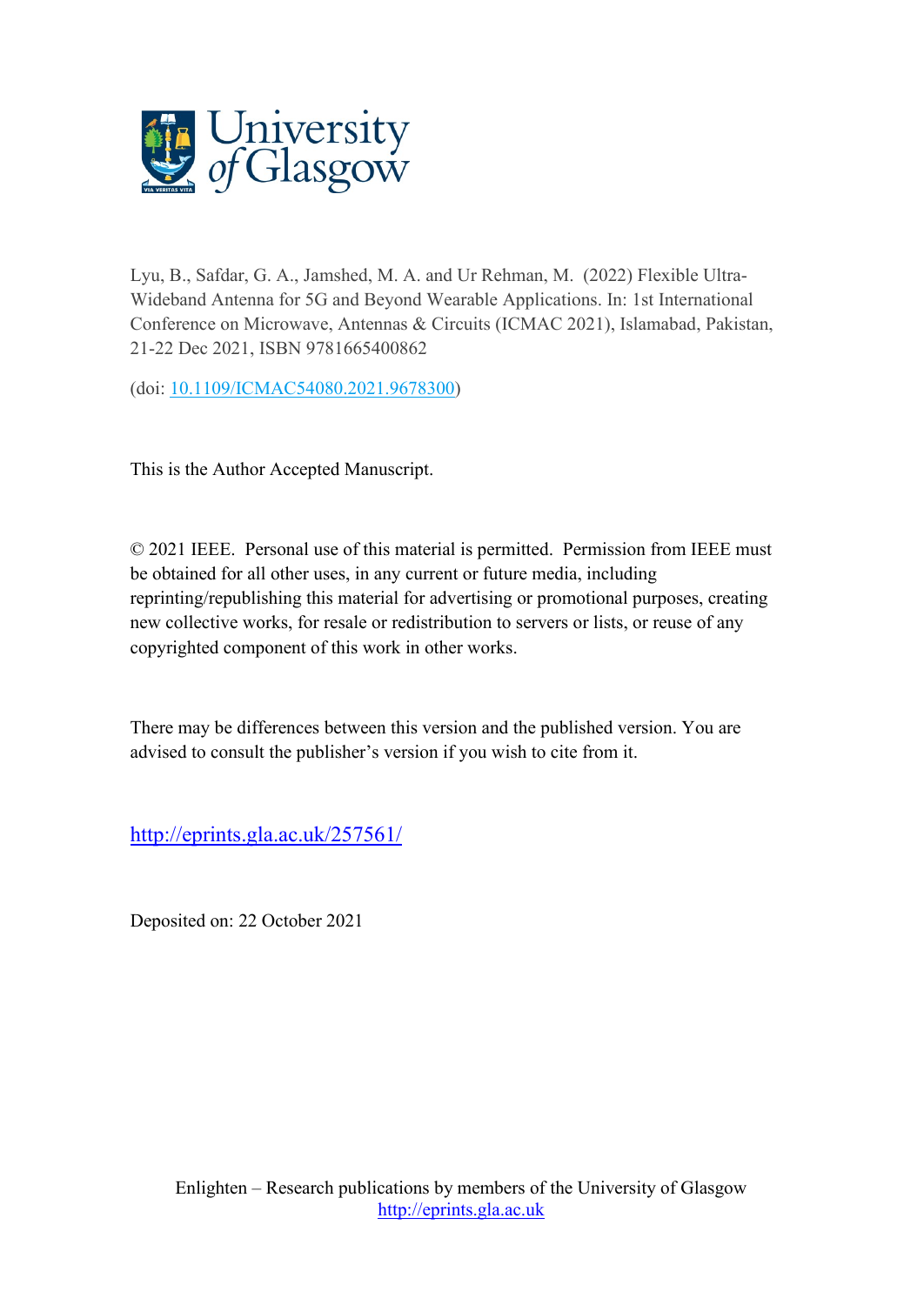# Flexible Ultra-Wideband Antenna for 5G and Beyond Wearable Applications

Bowen Lyu<sup>∗</sup>, Ghazanfar A. Safdar<sup>†</sup>, Muhammad Ali Jamshed<sup>∗</sup>, and Masood Ur-Rehman<sup>∗</sup>

∗ James Watt School of Engineering, University of Glasgow, Glasgow, UK †School of Computer Science and Technology, University of Bedfordshire, Luton, UK Email: muhammadali.jamshed@glasgow.ac.uk

*Abstract*—Millimeter wave frequencies are front running contenders for 5G wireless communications. A wideband antenna that can provide coverage in whole of these frequencies is a well sought off challenge. This paper presents design of a quasi-Yagi antenna consisting of three driven arms and three pairs of spiral directors that efficiently meets this requirement. To satisfy the flexibility demand of wearable applications, the antenna employs liquid crystal polymer LCP as the substrate. The antenna has a small size of  $5\times8\times0.202$  mm<sup>3</sup> while covering 24-71 GHz band. The proposed antenna achieves peak gain of 2.85, 6.33 and 8.52 dBi, respectively, and an efficiency of more than 70% in the desired frequency bands. The symmetric structure of the antenna also makes the fabrication easier. The ultra-wideband, radiation characteristics and flexibility of usage makes it a promising candidate for 5G and Beyond wearable applications.

*Index Terms*—Quasi-Yagi antenna, millimeter wave, wearable applications, Liquid Crystal Polymer, 5G, ultrawideband.

### I. INTRODUCTION

With the advent of fifth-generation (5G) communication and internet of things (IoT), wearable wireless devices, including portable healthcare equipment, smartwatch,and other smart devices have occurred a tremendous development [1]. The market size of the wearable application is expected to exceed £44000 million by the end of 2025, with a compound annual growth rate of 16.2% [2]. Antenna is an essential component of the wireless enabled wearable devices. Its operation is crucial and usually defining for the performance of these devices. Wearability brings its own challenges in the antenna design on top of the typical free space requirements and flexibility to conform with the body shape, underneath, is one of them [1]. The attraction for 5G system lies in its inherent features of wider availability, high data rate, increased reliability, low latency, smaller and lightweight components and reduced interference [3] [4]. An antenna design fulfilling all these criteria is a knotty problem. While, modalities for 5G networks are in proposition, the Federal Communication Commission (FCC) has identified millimeter wave (mm-wave) frequencies of 28 GHz, 38 GHz and 60 GHz as a favorite pick for 5G wireless communications [3] [4]. In addition, the Wireless Gigabit (WiGig) Alliance is committed to develop and promote wireless communications technology in the unlicensed 60 GHz frequency band. The WiGig standard requires a fractional bandwidth of more than 22% [5].

Coverage of these different frequency bands in a small wearable device is a labyrinth task. Having multiple antennas in a tiny space makes it bulkier, use of a single antenna covering multiple bands is an efficient alternative [4] [6]. Numerous antenna designs are proposed to meet the vivid demands of 5G wearable wireless applications at mm-wave frequencies [6]- [7]. Patch antennas have emerged as a popular choice for these devices because they offer ease of design, simple integration and low cost. A sector-disk radiator and an elliptical radiator are presented in [8] [9], respectively. Both of them exploit a  $\pi$ -shaped slot to couple with the feed line giving rise to a notched band.

A dual-feed square loop antenna is presented in [10]. Antenna resonates at 38.5 and 73.5 GHz with exhibiting gain values of 2.9 and 3 dBi, respectively. A dual-band microstrip patch antenna has been discussed in [11]. This antenna can achieve the gain of 5.5 dBi and 6 dBi, that corresponds to the resonant frequency of 37 GHz (bandwidth of 14.8%) and 54 GHz (bandwidth of 16%), respectively. Another microstrip patch antenna exploiting the H and E slots to radiate is presented in [12]. The antenna resonates at 26.9 GHz, 35.1 GHz, and 54.7 GHz with bandwidths of 2.92 GHz, 3.13 GHz and 7.62 GHz, respectively. Moreover, the gain of each operating frequency is 5.86 dBi, 4.63 dBi, 6.36 dBi, respectively. Chen et al. have presented a triband quasi-Yagi antenna covering 23–31 GHz, 36–41 GHz and 54–67 GHz frequencies for mm-wave operation at 28 GHz, 38 GHz and 60 GHz bands [13]. The antenna offers gain values of 6.2 dBi, 7.6 dBi, and 9.4 dBi at the three resonant frequencies. Though, these multiband antennas fulfill the basic requirements, the resonant structures constrain the maximum resonant frequency or bandwidth, which limit them to balance the wide bandwidth and extremely high frequency, for example, in the case of WiGig standard. Moreover, flexibility and conformity to the shape of the human user is also not achievable due to rigidity of the substrates used.

This limitation can effectively be eliminated by using antennas with ultra-wide bandwidths (UWB) and flexible substrate. Planar dipoles and bowtie structures offer wideband operation, but they need baluns for efficient performance [14] [15]. Moghaddam et al. have presented a bowtie antenna integrated with a multilayer substrate feeding network [16]. The antenna covers the frequencies of 20-50 GHz with a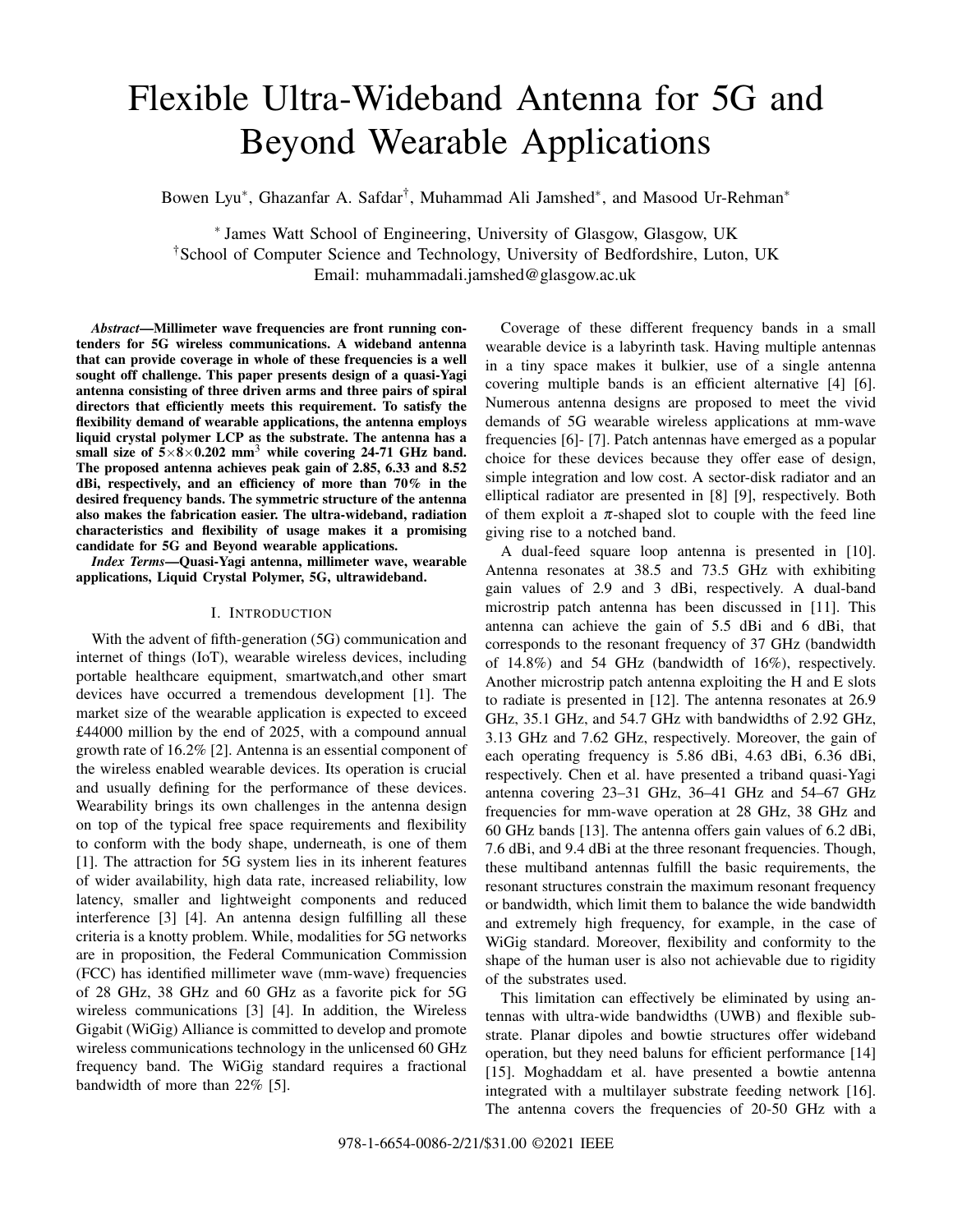reflection coefficient better than -8 dB requiring differential excitation in a way similar to magneto-electric dipoles and marchand baluns. Zeng et al. have come up with a microstripfed end-fire magnetoelectric dipole antenna design having a -10 dB bandwidth ranging from 22.1 to 41.7 GHz with a peak gain of 6.7 dBi [17]. The antenna utilises an integrated balun covering the whole operating. Wu et al. have proposed an array antenna covering the frequencies of 55-68 GHz [18]. The elemental design consists of a microstrip radiation element and the feeding planar hollow waveguide. Through the use of vias, substrate integrated cavity is formed. Sehrai et al. have proposed a quad element MIMO antenna where the radiating element consists of four arcs to cover mm-wave frequencies of 23 GHz to 40 GHz [7]. These structures are complex, inflexible and do not cover the three bands of interest in mmwave frequency range.

In this paper, we have proposed a quasi-Yagi antenna to cover the 5G mm-wave bands from 24 to 70 GHz. To ensure flexibility and conformity, liquid crystal polymer (LCP) consisting of polyimide/polyethene terephthalate (PET) is chosen as a substrate. LCP is considered an excellent material to improve the conformal and flexible characteristics enhancing the adaptability of the wearable antennas [19]. Following the introduction, the rest of the paper is organized in three sections. Section II describes the antenna design. Section III presents the numerical results and analysis of the antenna performance. Section IV summarizes the findings and concludes the discussion.

# II. ANTENNA DESIGN

Yagi antenna is conventionally being used for television signal reception for many years. It consists of several pairs of dipoles as driven modules and possess broad bandwidth, straightforward construction, and relatively high gain [13] [20]. We have chosen printed Yagi structure as the basis of our ultrawideband mm-wave antenna design. In the proposed structure, three pairs of drivers and spiral directors are laid on top and bottom sides of the flexible substrate (i.e., Rogers 3850 LCP with dielectric constant of 2.9, loss tangent of 0.0025 and thickness of 0.2 mm). To obtain an overall compact size of  $5\times8\times0.202$  mm<sup>3</sup> while having an ultrawideband mm-wave operation, a detailed optimization process is carried out to have optimal dimensions of the driven arms (A1, A2 and A3 in Fig. 1), truncated ground (by adjusting the lengths of S1, S2 and S3), the size of rectangular ground patches, and the dimension of the small open stub.

For 28 GHz operation, the truncated ground is not only for receiving return current but also acts as the reflector of A1 whereas A2 and A3 perform as directors for A1. At 38 GHz, A1, A2 and A3 act as a reflector, driver and director, respectively. For 60 GHz operation, A2 works as a reflector while A3 is the driver element. The directors are realized in the form of spirals as they are more effective than other possible structures (such as I-shaped, L-shaped and U-shaped) for obtaining larger bandwidth and higher gain [21]. The driven arms resonate at 28, 38 and 60 GHz corresponding to



Fig. 1. The configuration of the proposed quasi-Yagi antenna.



Fig. 2. Four structures for the director.

A1, A2 and A3, respectively. In the design process, length of A2 is approximated first, then, S1, S2, and S3 are determined to match the impedance of A3. Subsequently, A1 and A2 are structured applying similar method. In addition, other elements are utilized for fine-tuning the antenna functionality.

The antenna is fed through a 50  $\Omega$  coaxial line. The coaxial line not only acts as a feedline but also provides signal transmission for the dipoles on top and bottom layers. The reference ground is extended to the radiating plane to reduce the power loss of the transmission line (Fig. 3) because the coaxial line encounters serious mismatch when passing through the substrate. There are several ways to achieve the broadband impedance matching including use of ladder networks, multiple stubs, multiple line sections and tapered lines [21]. A combination of the tapered transmission line and multiple stubs is employed to broaden the bandwidth in the proposed design. Especially, the main transmission line is elaborately designed as a tapered line, which can provide impedance matching for A1, A2 and A3 along with the coaxial feedline.

The length of the truncated ground is significant for the current distribution in the proposed antenna because the ground plane acts as a reflector and affects the performance of resonant dipoles. Only when A1 is resonating at 28 GHz, the truncated ground needs to be used as a reflector to enhance directivity. Thereby, the length of the ground plane should be less than S1 but greater than diameter of coaxial feedline. The triangular ground patches can change routes of return current of A1 at 28 GHz, which strengthens the impedance matching of 28 GHz band without affecting that of 38 and 60 GHz. The fine-tuning elements consisting of the open stub, cut angle of bending structure and bending structure (see Fig.1), are important to adjust and improve the impedance matching.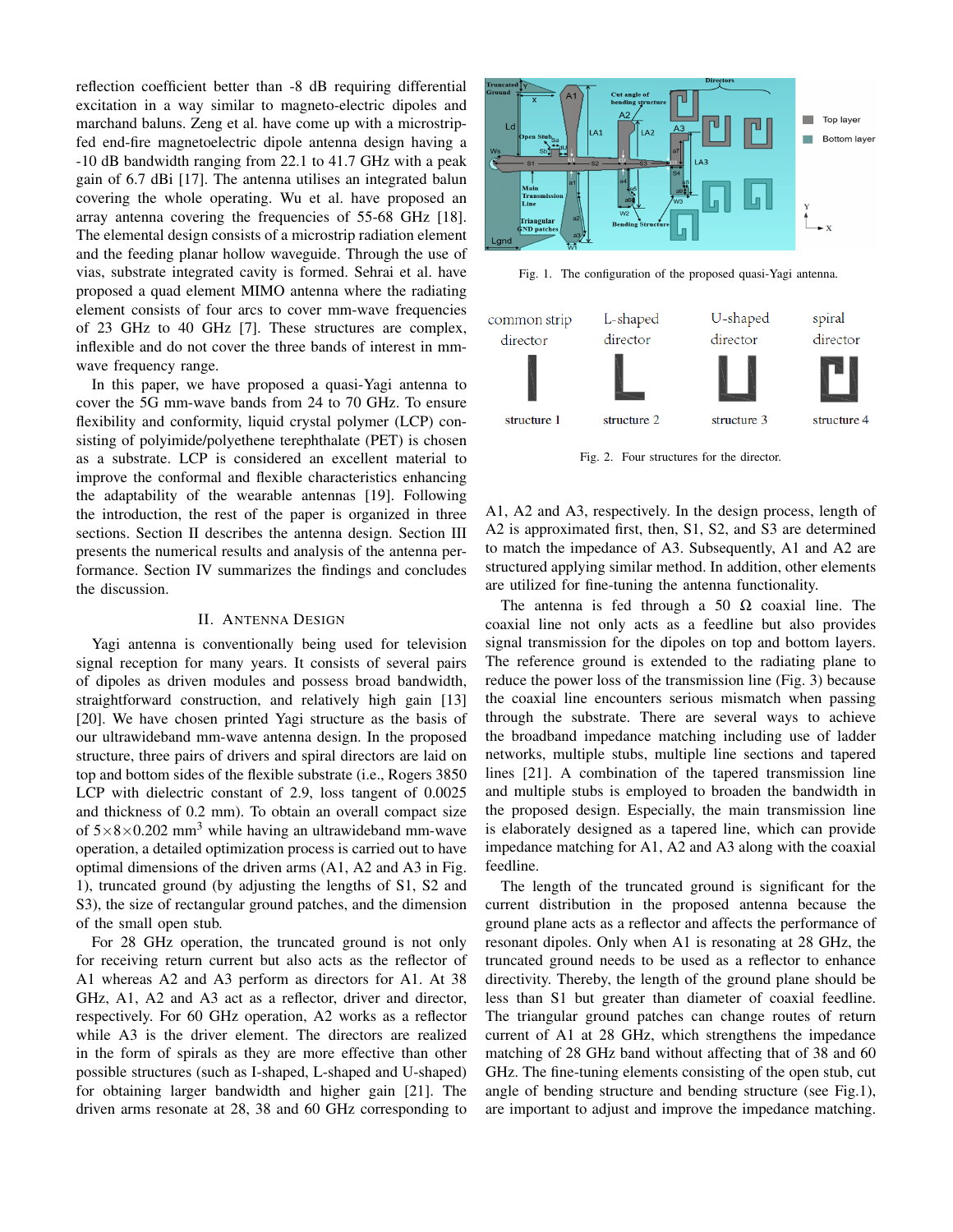TABLE I OPTIMIZED GEOMETRICAL PARAMETERS OF PROPOSED QUASI-YAGI ANTENNA.

| $A1$ (mm)      |       | $A2$ (mm)       |       | $A3$ (mm)      |       | Other (mm) |       |
|----------------|-------|-----------------|-------|----------------|-------|------------|-------|
| LA1            | 4.517 | LA <sub>2</sub> | 2.504 | LA3            | 1.776 | X          | 0.899 |
| W1             | 0.259 | W <sub>2</sub>  | 0.305 | W <sub>3</sub> | 0.467 | Y          | 0.363 |
| a1             | 0.691 | a4              | 0.709 | a7             | 0.727 | Ld         | 1.855 |
| a2             | 1.119 | a5              | 0.184 | a8             | 0.145 | dU         | 0.185 |
| a <sub>3</sub> | 0.305 | a6              | 0.144 | a <sub>9</sub> | 0.21  | Sa         | 0.218 |
| S <sub>1</sub> | 1.289 | S <sub>2</sub>  | 1.268 | S <sub>3</sub> | 1.179 | Sb         | 0.218 |
| D <sub>1</sub> | 0.396 | D2              | 0.296 | D <sub>3</sub> | 0.098 | Ws         | 0.325 |



Fig. 3. Configurations of the coaxial feedline.

The bowtie shaped edges of A1 arms effectively widen the bandwidth at 28 GHz, that is essential to reach the entire coverage of 5G frequency bands.

Following the matching order of 28 GHz, 38 GHz and 60 GHz, the bending structure contributes to the impedance matching adjustment of A3 while the bending structure with cut angel serves the same purpose for A2 driver. However, it is hard to enhance the impedance matching at 28 GHz. Thereby, the triangular ground patches and open stub are designed to reinforce the impedance matching at 28 GHz. Through numerous calculations, iterations and simulations, the optimal values of different structural parameters for the antenna geometry shown in Fig. 1 are summarized in Table 1.

# III. RESULTS AND ANALYSIS

The proposed quasi-Yagi antenna is modelled and analyzed numerically using CST Studio Suite. The antenna performance is studied in terms of reflection coefficient, bandwidth, gain, efficiency, and radiation pattern in the mm-wave frequency range.

## *A. Reflection Coefficient (S*11*) Response*

The reflection coefficient response of the proposed antenna is shown in Fig. 4. It is evident from the plot that the proposed antenna posses a very good impedance matching in the entire band of interest. The bandwidth covers the whole spectrum from 24 GHz to 70 GHz with strong resonances at 27 GHz, 42 GHz, and 63 GHz frequencies.

# *B. Antenna efficiency*

Figure 5 illustrates the radiation and total efficiency of the proposed quasi-Yagi antenna. The proposed design exhibits an



Fig. 4. Reflection coefficient response of the proposed quasi-Yagi antenna.



Fig. 5. Radiation efficiency and total efficiency of the proposed quasi-Yagi antenna.

efficiency of more than 70% in the entire mm-wave band of interest supporting the operation at 28 GHz, 38 GHz and 60 GHz frequency with minimum losses.

### *C. Antenna gain*

The antenna peak gain performance is shown in Fig. 6. The antenna realizes good gain vales of 2.9 dBi, 6.3 dBi and 8.5 dBi, respectively, at the three frequencies of 28 GHz, 38 GHz and 60 GHz. Though slightly less at the lower frequencies, in most of the operating bandwidth the gain value is above 6 dBi (ranging from 37 GHz to 70 GHz). Nevertheless, the antenna offers a good peak gain for the ultra-wideband mmwave operation for 5G and beyond networks.

#### *D. Radiation Pattern*

The radiation patterns of the proposed quasi-Yagi antenna at 28 GHz, 38 GHz and 60 GHz are presented in Fig. 7. The